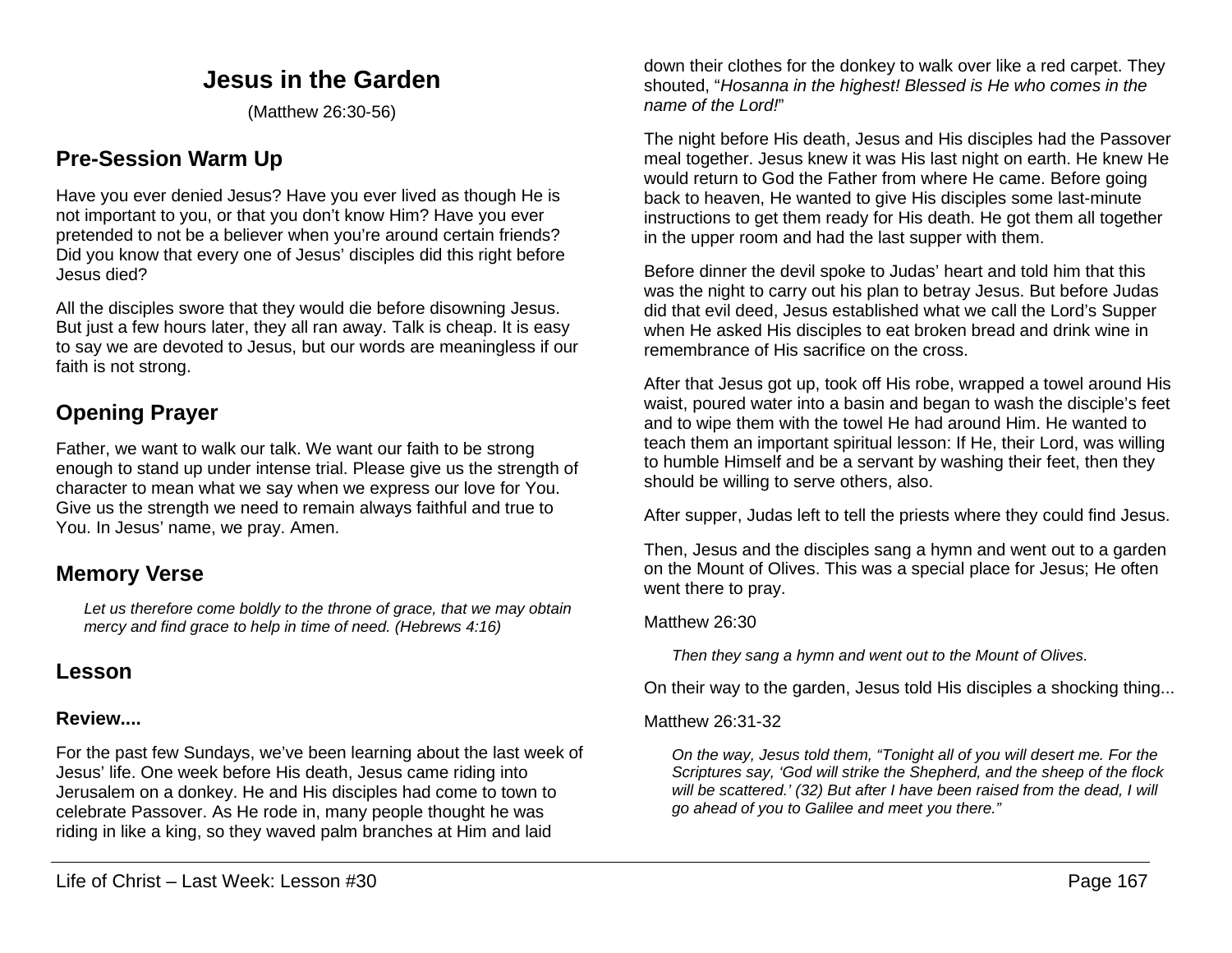The disciples had faithfully followed Jesus for three years. Certainly, they would not leave Him now; they would be loyal!

Sometimes it is easier to *say* you're a loyal, faithful follower of His than to *be* one. To be loyal means to be true to those who deserve your faithful love and support. At times it is very difficult to be loyal.

Can you think of times when it's hard to be a loyal follower of Jesus? How about when you're around people that are making fun of Christians? You might be tempted to act like you don't know Him.

People can tell if you are a true follower of Jesus by the way you dress and talk and act. Your attitudes and actions will reveal whether you follow Jesus or not. It is by God's grace that you and I can have courage to keep from denying the Lord Jesus.

The best way to guard against turning from Jesus at a difficult time is to pray. God promises special strength "*in time of need*" (Hebrews 4:16). Be on guard and pray for strength to be loyal to Jesus.

I know that you who love the Lord Jesus want to be loyal to Him. That is how the disciples felt, too. They would surely not turn away from Him.

When Jesus told the disciples that they would all deny that they even knew Him, Peter strongly protested.

### Matthew 26:33-35

*Peter declared, "Even if everyone else deserts you, I will never desert you." (34) Jesus replied, "I tell you the truth, Peter—this very night, before the rooster crows, you will deny three times that you even know me." (35) "No!" Peter insisted. "Even if I have to die with you, I will never deny you!" And all the other disciples vowed the same.*

Peter and all the disciples insisted that they would remain loyal and true to Jesus no matter what!

When they came to the garden Jesus told them to stay on guard by the garden gate while He prayed.

#### Matthew 26:36-38

*Then Jesus went with them to the olive grove called Gethsemane, and he said, "Sit here while I go over there to pray." (37) He took Peter and Zebedee's two sons, James and John, and he became anguished and distressed. (38) He told them, "My soul is crushed with grief to the point of death. Stay here and keep watch with me."*

Jesus took Peter, James and John to pray with Him and began to plead with God the Father that He might not have to die this awful death. "*Stay awake with Me*," Jesus asked. "*My heart is breaking with sorrow and sadness*."

#### Matthew 26:39

*He went on a little farther and bowed with his face to the ground, praying, "My Father! If it is possible, let this cup of suffering be taken away from me. Yet I want your will to be done, not mine."* 

Jesus knew what was going to happen; He knew He was going to face a cruel and painful death the next day. He, who had never sinned, was to be judged a sinner and treated as one. He was to be blamed for the sins of everyone in the whole world. But He also knew that there was no other way to deliver mankind from sin's penalty and power. He prayed, "*Father, if it is possible, don't let Me go through the terrible suffering that lies ahead. But let Your will be done, not Mine*." He knew it must happen. If He were to give up now there would be no hope, no salvation for anybody. That's why He said, "*Your will be done, not Mine*."

Jesus was sorrowful. He was feeling the weight of the sin of the world. Have you ever thought about how terrible sin really is? [Teacher, allow children to discuss.]

It was Jesus' love for you and me that made Him willing to go through this agony. We can't even imagine what pain Jesus suffered. Although Jesus was dreading the awful ordeal ahead, He would carry out His Father's will because of His great love for us.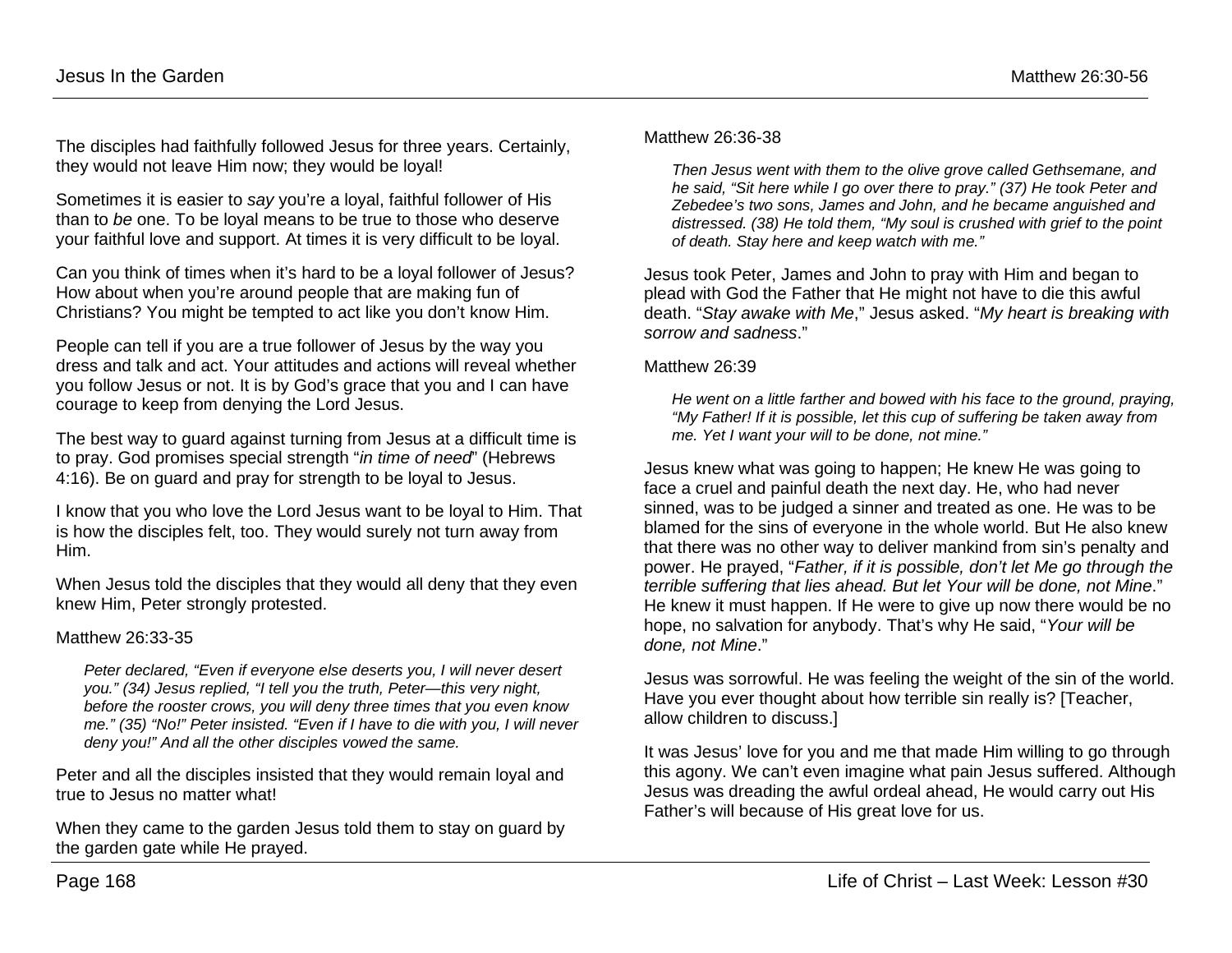### Matthew 29:40-41

*Then he returned to the disciples and found them asleep. He said to Peter, "Couldn't you watch with me even one hour? (41) Keep watch and pray, so that you will not give in to temptation. For the spirit is willing, but the body is weak!"*

Here Jesus was praying in agony and He found His three best friends asleep! Not only did Jesus need their support, but Jesus knew what was ahead for them, too. He knew they needed to pray for God's strength, as well.

## Matthew 29:42-44

*Then Jesus left them a second time and prayed, "My Father! If this cup cannot be taken away unless I drink it, your will be done." (43) When he returned to them again, he found them sleeping, for they couldn't keep their eyes open. (44) So he went to pray a third time, saying the same things again.*

Three times Jesus had prayed for strength to do God's will; three times He had found the disciples sleeping. Jesus knew they wanted to be true to Him. That's why He warned them to watch and pray! He had wanted them to also ask God for help.

As Christians, we, too, want to be loyal to Jesus. But sometimes we fail Him. Can you think of a promise you have made to Him, but didn't keep? [Teacher, allow children to respond — to obey parents, to read your Bible and pray, to give money to missionaries, to witness.]

How can we remain loyal to the Lord? Not by trusting in our own strength; if we do that, we will fail (Rom 7:18, 24, 25). We need God's grace — the strength we gain through prayer. The Lord commands us to watch and pray. James 5:16 says, "*The effective, fervent prayer of a righteous man* [a person who is right before God] *avails much* [it is powerful]!" God will give you courage to stand for Him when you are tempted. So be on guard, and pray for strength to be loyal to Jesus. The disciples lost their chance to gain strength through prayer because they slept. Little did they know what would happen.

### Matthew 26:45-46

*Then he came to the disciples and said, "Go ahead and sleep. Have your rest. But look—the time has come. The Son of Man is betrayed into the hands of sinners. (46) Up, let's be going. Look, my betrayer is here!"*

While Jesus was telling the disciples that the one who would betray Him was coming, suddenly the darkness was shattered by torchlight. A mob, including Roman soldiers, surged through the garden gate, their swords glistening in the moonlight.

### Matthew 26:47-50

*And even as Jesus said this, Judas, one of the twelve disciples, arrived with a crowd of men armed with swords and clubs. They had been sent by the leading priests and elders of the people. (48) The traitor, Judas, had given them a prearranged signal: "You will know which one to arrest when I greet him with a kiss." (49) So Judas came straight to Jesus. "Greetings, Rabbi!" he exclaimed and gave him the kiss. (50) Jesus said, "My friend, go ahead and do what you have come for." Then the others grabbed Jesus and arrested him.*

Judas walked up to Jesus and kissed Him. This was the sign that Judas had said he would give. (Just as we greet each other with a hand shake, greeting someone with a hug and a kiss on either cheek is still a custom in most European and Eastern cultures.) The soldiers moved forward to arrest Jesus.

## Matthew 26:51-54

*But one of the men with Jesus pulled out his sword and struck the high priest's slave, slashing off his ear. (52) "Put away your sword," Jesus told him. "Those who use the sword will die by the sword. (53) Don't you realize that I could ask my Father for thousands of angels to protect us, and he would send them instantly? (54) But if I did, how would the Scriptures be fulfilled that describe what must happen now?"*

Peter was furious. He pulled out a sword and lashed out wildly, cutting off the ear of one of the high priest's servants. Peter did not understand God's will in this situation. Jesus reminded him that He could call armies of angels to fight for Him. But Jesus' arrest was all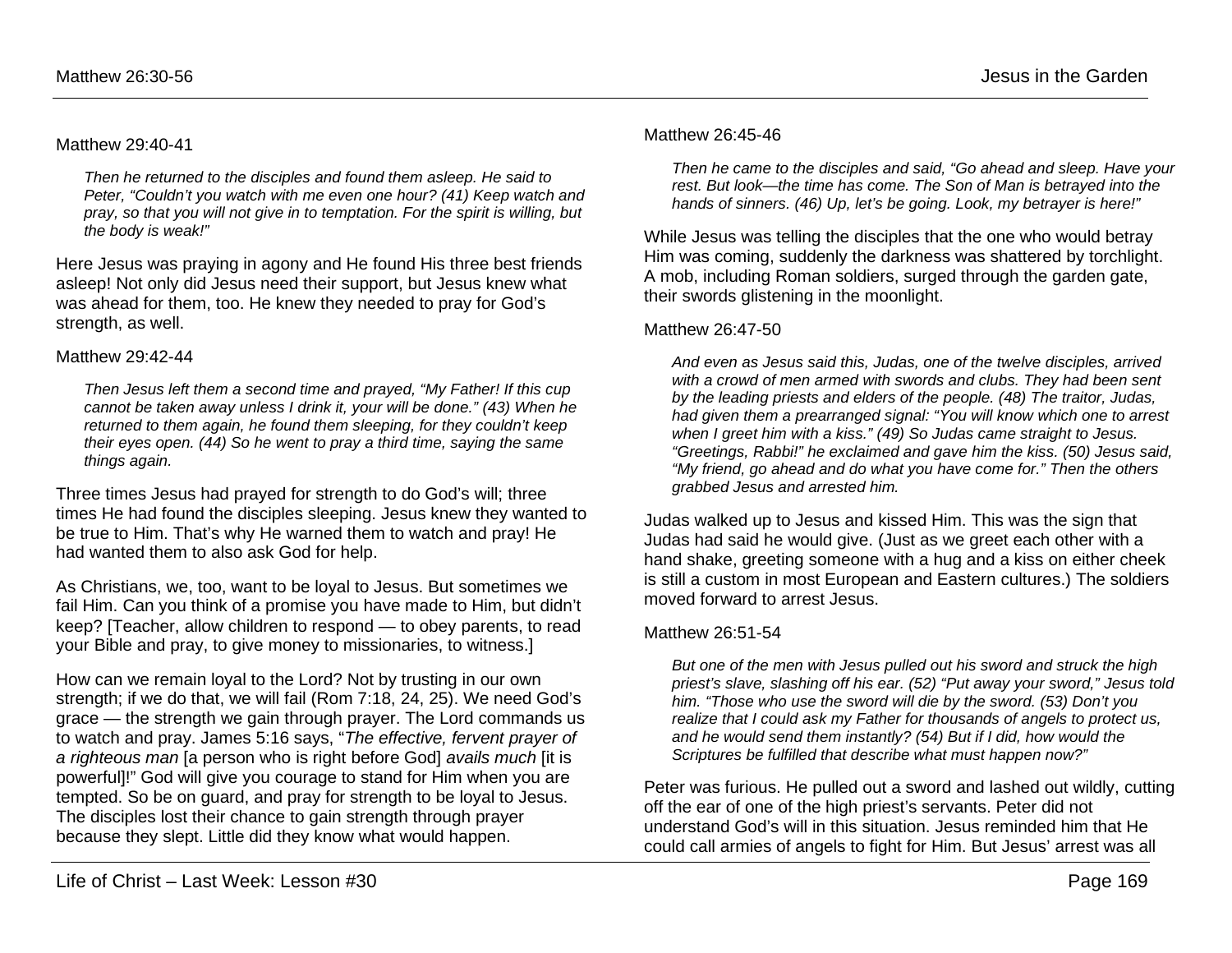part of God's plan. This was a fulfillment of prophecy. (Isaiah 50:6; 53:2-11.) [Note: a legion is 6,000; 12 legions is 72,000.]

## Matthew 26:55-56

*Then Jesus said to the crowd, "Am I some dangerous revolutionary, that you come with swords and clubs to arrest me? Why didn't you arrest me in the Temple? I was there teaching every day. (56) But this is all happening to fulfill the words of the prophets as recorded in the Scriptures." At that point, all the disciples deserted him and fled.*

The frightened disciples watched as Jesus allowed the soldiers to take Him away. In panic and despair, the disciples deserted Jesus and fled. Just as Jesus said they would, the disciples turned away from Him and ran away when they could have been loyal to Him.

If you had been in the garden that night, what do you think you would have done?

What will you do or say when someone asks you if you are a Christian? Will you speak up for Jesus? Remember, as you pray, God will give you His grace — His special strength to face every situation. God promises you will "*find grace to help in time of need*" (Hebrews 4:16).

You will be strengthened by God as you read His Word and pray. This week will you be on guard and pray for strength to be loyal to Jesus?

# **Closing Prayer**

Father, we pray that we will always be able to keep watch and pray. Don't let us get side tracked in our thoughts as we pray for Your direction in our lives. Then, Lord, help us to be able to say, as Jesus did, "*Not My will, but Your will be done*." Jesus is our example of trusting in Your plan for our lives, no matter what! We pray for that kind of strength and loyalty to You. In Jesus' name, we pray. Amen.

## **Learning Activities**

**Craft Corner**

*Peek Box Scene (see page 168)*

## **Game Center**

Use the following review questions in a game of your choice. For example, print each question on a separate piece of paper. Wad the papers up and let the children have a "snow ball" fight with them. When you say, "Stop!" they have to take turns answering the question in their "snow ball."

- 1. What shocking thing did Jesus tell His disciples as they walked over to the Garden of Gethsemane on the Mount of Olives? (All of you will be made to stumble, that is they would deny that they ever knew Him.)
- 2. What does it mean to deny the Lord Jesus? (To live as though He's not important to you.)
- 3. Which of the disciples strongly protested when Jesus told the disciples they would all deny that they ever knew Him? (Peter)
- 4. What does it mean to be loyal? (To be true to those who deserve your faithful love and support.)
- 5. Why is it sometimes easier to say that you are a loyal, faithful follower of Jesus than to be one? (You have to risk being different than the crowd; dare to go against what your friends think is cool.)
- 6. What is the best way to guard against turning away from Jesus at a difficult time? (To pray. Ask for the strength it takes to be loyal.)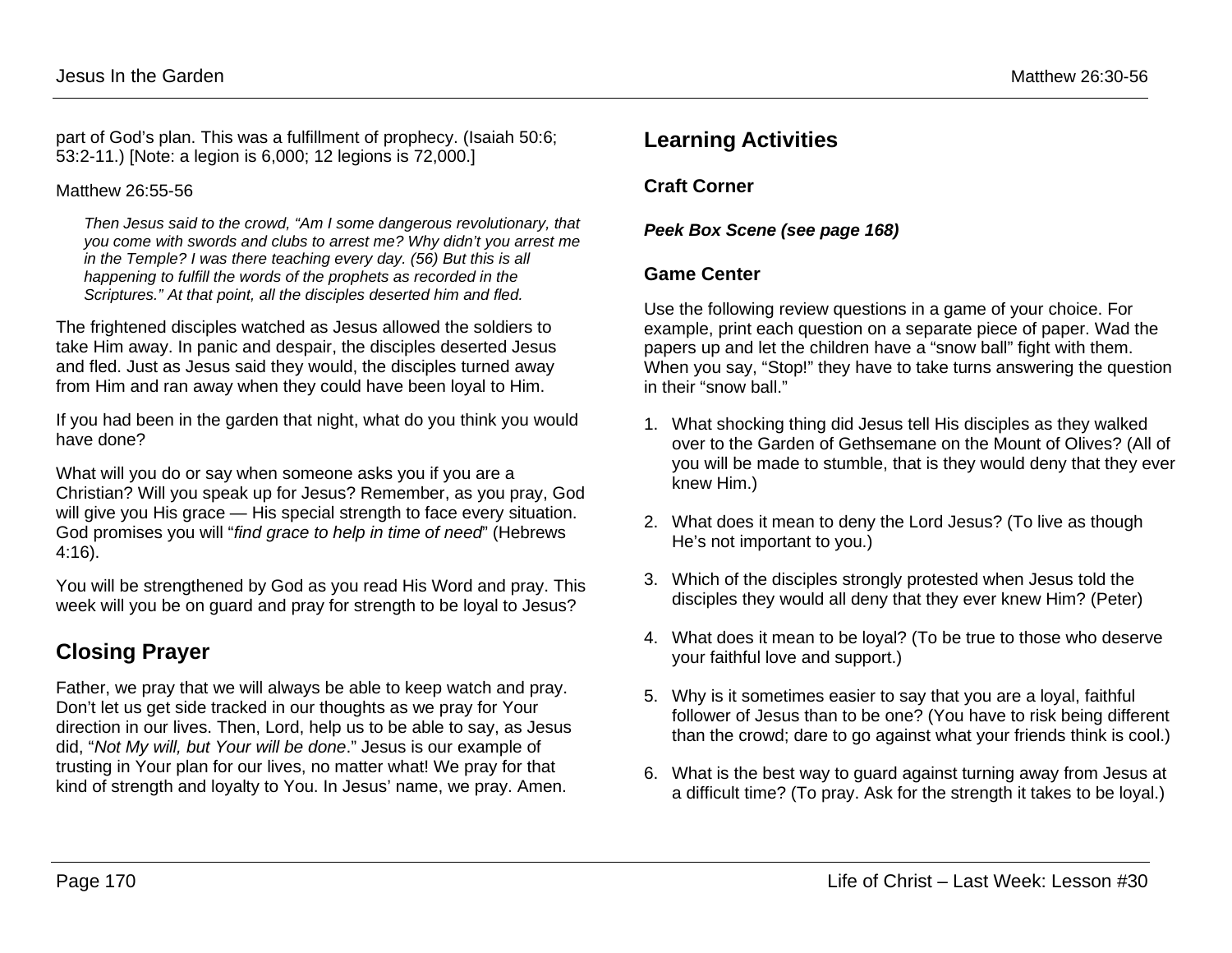- 7. What did Jesus ask Peter, James, and John to do while He prayed? (Stay here and watch with Me.)
- 8. What did His disciples do while Jesus prayed? (They fell asleep.)
- 9. Fill in these blanks: When Jesus came to the disciples and found them sleeping, He said, "The spirit indeed is \_\_\_\_\_\_\_\_\_\_, but the flesh is \_\_\_\_\_\_\_\_\_\_\_." (willing; weak.)
- 10. How did Judas show the Roman soldiers who Jesus was? (He greeted Him with a kiss.)
- 11. When the soldiers came and arrested Jesus, what did Peter do? (Peter drew his sword and cut off the soldier's ear.)
- 12. If you had been in the garden that night when they came to arrest Jesus, what do you think you would have done?
- 13. What will you do or say next time someone asks you if you are a Christian?